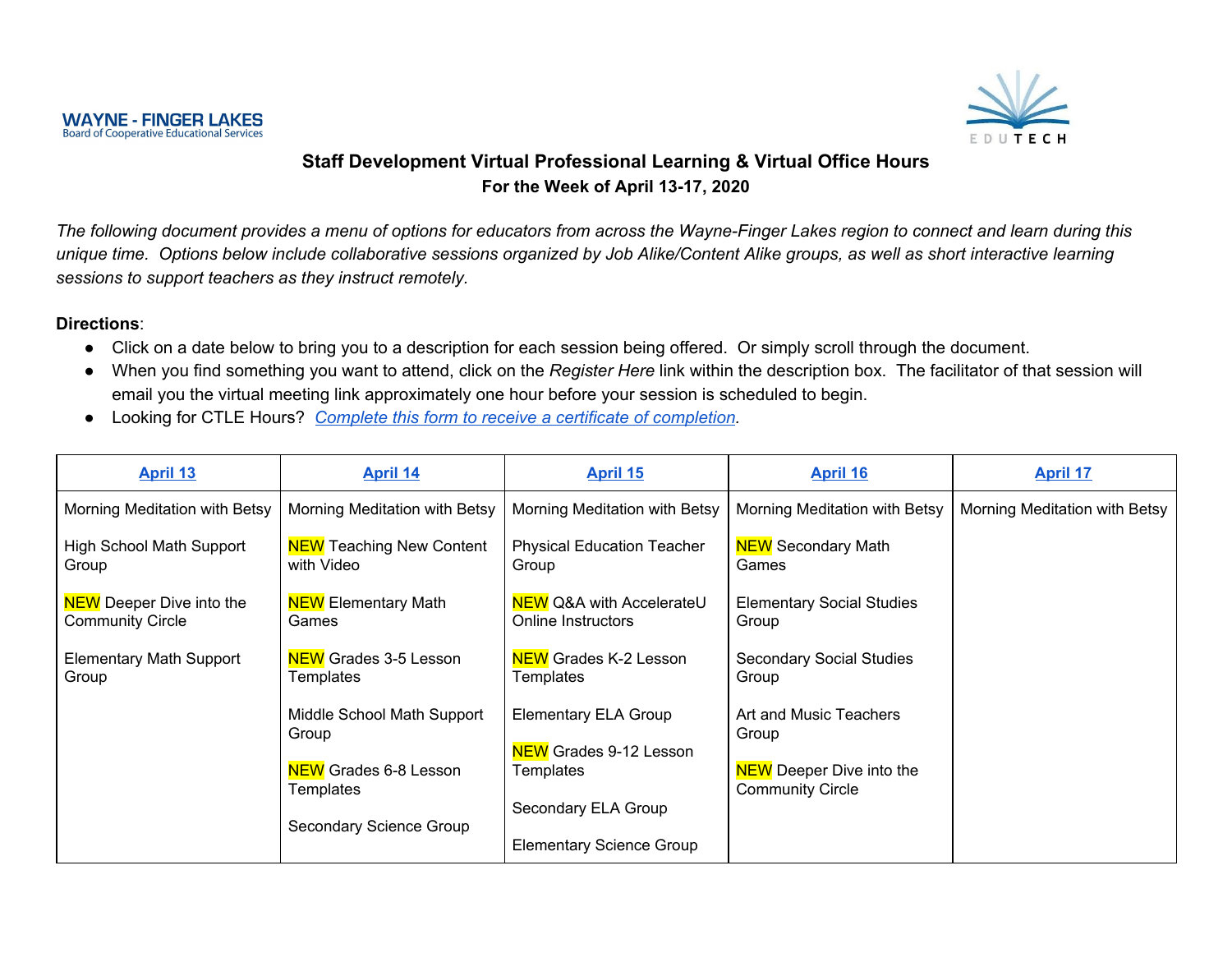

**Missed a past session?** [Click](https://ebn.edutech.org/Playlist/c5WSn3y9) here to access past session recordings. Schoology [Recordings](https://ebn.edutech.org/Playlist/x5F8KrHj)

Are you a librarian that's looking to connect with other librarians? Click here to access these [sessions](https://www.smore.com/26sym) from the School Library System team.

#### <span id="page-1-0"></span>**More [Resources](#page-7-0) Linked Below + [Virtual](#page-6-1) Office Hours**

| <b>Time &amp; Registration</b><br><b>Form</b> | <b>Topic</b>                                                                                                                                                                                                                                                                                                                                                                                                                                                                                                                               | <b>Facilitator</b>                |
|-----------------------------------------------|--------------------------------------------------------------------------------------------------------------------------------------------------------------------------------------------------------------------------------------------------------------------------------------------------------------------------------------------------------------------------------------------------------------------------------------------------------------------------------------------------------------------------------------------|-----------------------------------|
|                                               | Monday, April 13, 2020                                                                                                                                                                                                                                                                                                                                                                                                                                                                                                                     |                                   |
| $8:00 - 8:10$<br><b>Register Here</b>         | <b>Morning Meditation with Betsy: Start your day with a 10-minute focus on your</b><br>personal well-being.                                                                                                                                                                                                                                                                                                                                                                                                                                | <b>Betsy Serapilio-Frank</b>      |
| 8:30-9:00<br><b>Register Here</b>             | High School Math Support Group: Come join us for a half hour of sharing,<br>connecting, and collaborative planning.<br><b>Link to Collaborative Notes</b><br>$\bullet$                                                                                                                                                                                                                                                                                                                                                                     | <b>Andy Mitchell</b>              |
| 8:30-9:30<br><b>Register Here</b>             | Deeper dive into the Community Circle: Practice with the virtual circle with a<br>focus on the talking piece and closing the circle. Two types of topics will be<br>demonstrated. One circle will address worries and mindful practice in the circle that<br>teachers can ground students in to learning or attending to a virtual classroom.<br>Secondly, school content will be the focus. A circle will be demonstrated to review<br>content at the end of a session. A quick trick to measure a student's understanding<br>of a topic. | Lisa Brockhuizen<br>Kristen Defeo |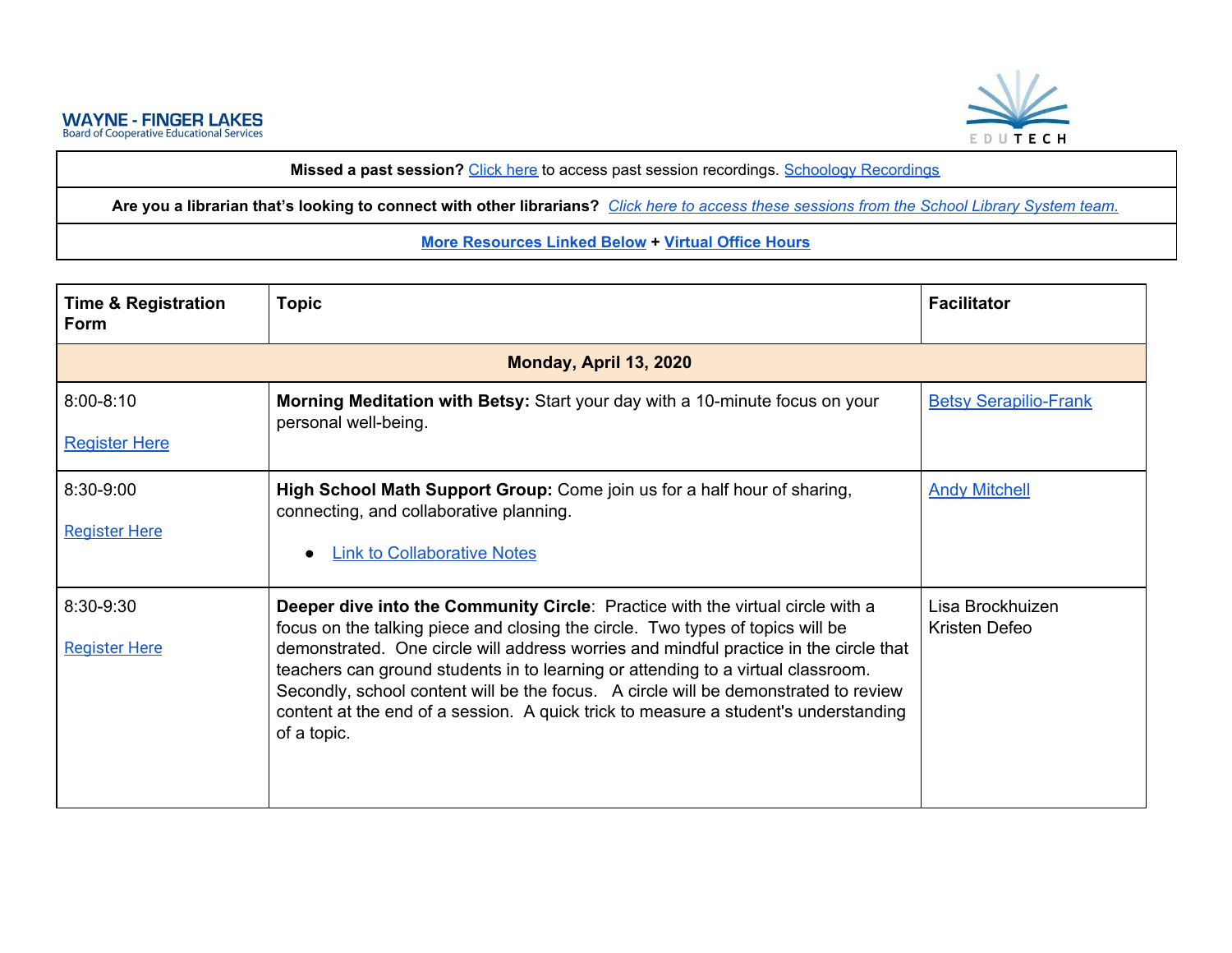# EDUTECH

<span id="page-2-0"></span>

| $2:00 - 2:30$<br><b>Register Here</b> | Elementary Math Support Group: Come join us for a half hour of sharing,<br>connecting, and collaborative planning.<br><b>Link to Collaborative Notes</b><br>$\bullet$                                                                                                                                                                                                                         | <b>Andy Mitchell</b>                                   |  |
|---------------------------------------|-----------------------------------------------------------------------------------------------------------------------------------------------------------------------------------------------------------------------------------------------------------------------------------------------------------------------------------------------------------------------------------------------|--------------------------------------------------------|--|
| Tuesday, April 14, 2020               |                                                                                                                                                                                                                                                                                                                                                                                               |                                                        |  |
| $8:00 - 8:10$<br><b>Register Here</b> | Morning Meditation with Betsy: Start your day with a 10-minute focus on your<br>personal well-being.                                                                                                                                                                                                                                                                                          | <b>Betsy Serapilio-Frank</b>                           |  |
| 8:30-9:00<br><b>Register Here</b>     | Teaching New Content With Video: As we transition from review to new<br>instruction, how can you use video to support students' social emotional and<br>academic learning? Join Emily and Andy as they share tools that they're using to<br>create synchronous and asynchronous content and discuss what you've found<br>effective as well! You will also receive a lesson planning template. | <b>Andy Mitchell</b><br><b>Emily Boulet</b>            |  |
| 9:30-10:00<br><b>Register Here</b>    | Elementary Math Games: How can we create engaging learning experiences from<br>a distance? Through math games! Come to this session to play, learn, and use<br>standards-aligned math resources compiled by Pam, Stefan, and Andy. You will<br>also receive a lesson planning template.                                                                                                       | <b>Andy Mitchell</b><br>Pam McHenry<br>Stefan Kowalski |  |
| 10:30-11:00<br><b>Register Here</b>   | Grades 3-5 Lesson Templates: Join staff developers exploring lesson plan<br>templates for emergency remote learning. Walk away with templates that you can<br>plug in standards and lessons for students to begin using tomorrow.                                                                                                                                                             | <b>Cindy Salow</b><br>Erika Asquino                    |  |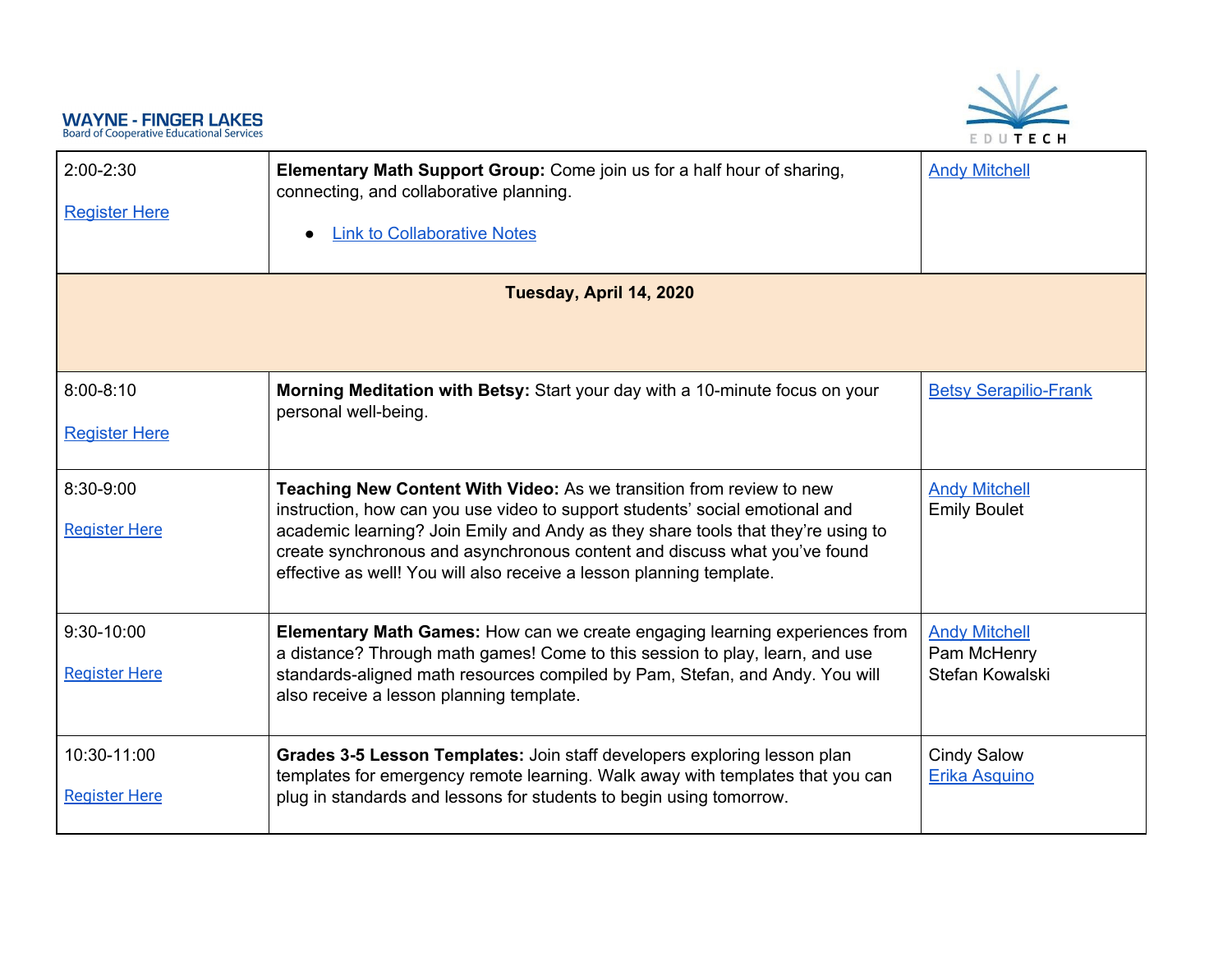

<span id="page-3-0"></span>

| 11:00-11:30<br><b>Register Here</b>   | Middle School Math Support Group: Come join us for a half hour of sharing,<br>connecting, and collaborative planning.<br><b>Link to Collaborative Notes</b><br>$\bullet$                                                                                    | <b>Andy Mitchell</b>                                                |
|---------------------------------------|-------------------------------------------------------------------------------------------------------------------------------------------------------------------------------------------------------------------------------------------------------------|---------------------------------------------------------------------|
| $1:00-1:30$<br><b>Register Here</b>   | Grades 6-8 Lesson Templates: Join staff developers exploring lesson plan<br>templates for emergency remote learning. Walk away with templates that you can<br>plug in standards and lessons for students to begin using tomorrow.                           | Erika Asquino<br><b>Andy Mitchell</b>                               |
| $2:30-3:00$<br><b>Register Here</b>   | Secondary Science Group: What's working? What are you struggling with? What<br>are you looking for students to gain?<br><b>Link to Collaborative Notes</b>                                                                                                  | <b>Sharon Bassage</b><br>Andy Mitchell                              |
|                                       | Wednesday, April 15, 2020                                                                                                                                                                                                                                   |                                                                     |
| $8:00 - 8:10$<br><b>Register Here</b> | Morning Meditation with Betsy: Start your day with a 10-minute focus on your<br>personal well-being.                                                                                                                                                        | <b>Betsy Serapilio-Frank</b>                                        |
| 8:30-9:00<br><b>Register Here</b>     | Physical Education Teacher Group: What's working? What are you struggling<br>with? What are you looking for students to gain?<br><b>Link to Collaborative Notes</b><br>$\bullet$                                                                            | Jennifer Meehan<br><b>Shane Valliere</b><br><b>Jessica Sheridan</b> |
| $9:00-9:30$<br><b>Register Here</b>   | Q&A with AccelerateU Online Instructors: Come ask our expert online instructors<br>about their best practices for teaching online.<br><b>Best Practices for Teaching Online</b><br><b>Best Practices for Teaching Online: Content Specific</b><br>$\bullet$ | <b>Heather Stonecipher</b><br>AccelerateU Instructors               |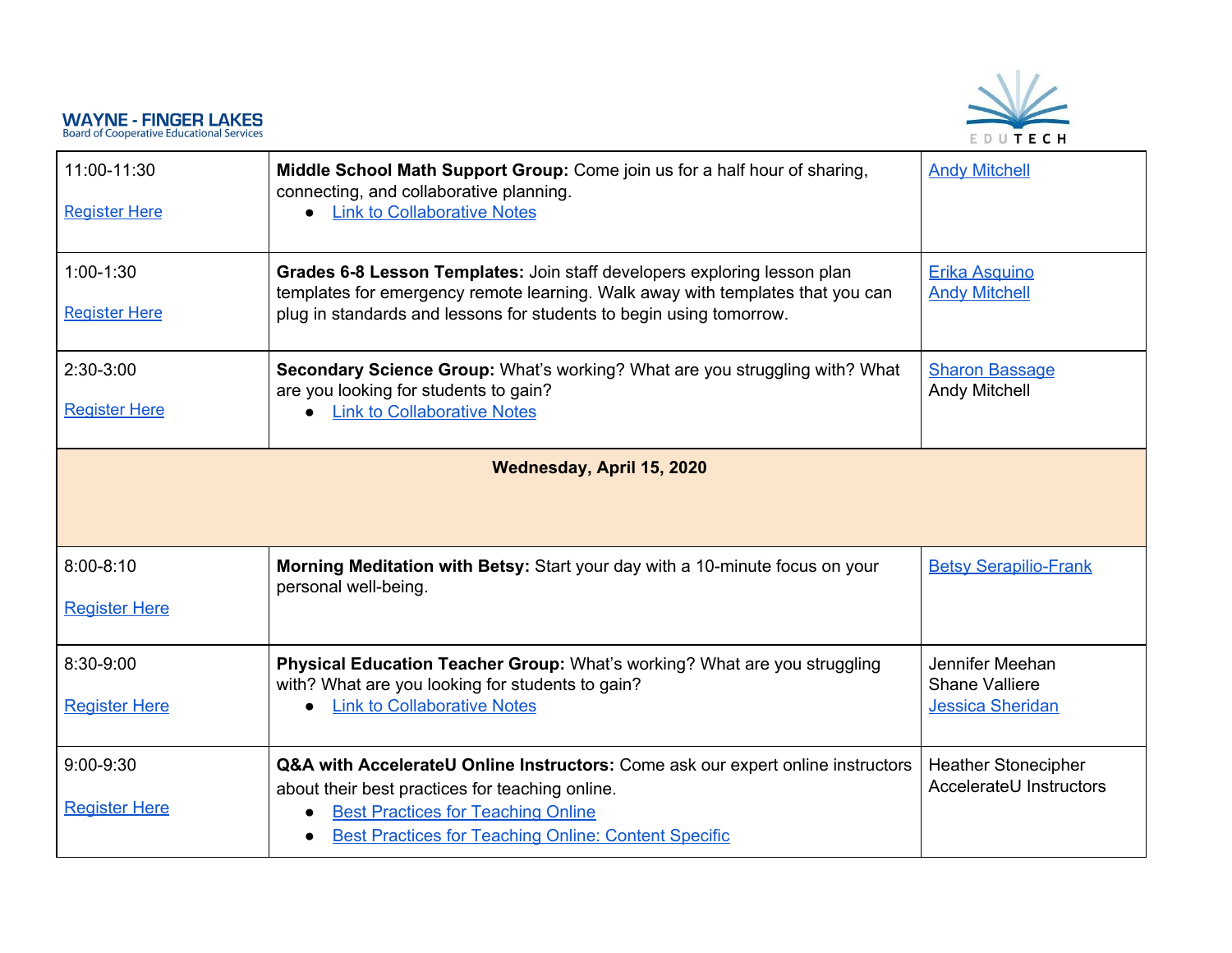

<span id="page-4-0"></span>

| $9:30-10:00$<br><b>Register Here</b>  | Grades K-2 Lesson Templates: Join staff developers exploring lesson plan<br>templates for emergency remote learning. Walk away with templates that you can<br>plug in standards and lessons for students to begin using tomorrow.  | <b>Cindy Salow</b><br><b>Gordy Baxter</b>   |
|---------------------------------------|------------------------------------------------------------------------------------------------------------------------------------------------------------------------------------------------------------------------------------|---------------------------------------------|
| 10:30-11:00<br><b>Register Here</b>   | Elementary ELA Group: What resources are you using? What approaches have<br>been successful? What are you struggling with?<br><b>Link to Collaborative Notes</b><br>$\bullet$                                                      | <b>Betsy Serapilio-Frank</b>                |
| 11:00-11:30<br><b>Register Here</b>   | Grades 9-12 Lesson Templates: Join staff developers exploring lesson plan<br>templates for emergency remote learning. Walk away with templates that you can<br>plug in standards and lessons for students to begin using tomorrow. | <b>Andy Mitchell</b><br><b>Gordy Baxter</b> |
| 11:30-12:00<br><b>Register Here</b>   | Secondary ELA Group: What resources are you using? What approaches have<br>been successful? What are you struggling with?<br><b>Link to Collaborative Notes</b><br>$\bullet$                                                       | <b>Betsy Serapilio-Frank</b>                |
| $2:00 - 2:30$<br><b>Register Here</b> | Elementary Science Group: What's working? What are you struggling with? What<br>are you looking for students to gain?<br><b>Link to Collaborative Notes</b>                                                                        | <b>Sharon Bassage</b>                       |
|                                       | Thursday, April 16, 2020                                                                                                                                                                                                           |                                             |
| $8:00 - 8:10$<br><b>Register Here</b> | Morning Meditation with Betsy: Start your day with a 10-minute focus on your<br>personal well-being.                                                                                                                               | <b>Betsy Serapilio-Frank</b>                |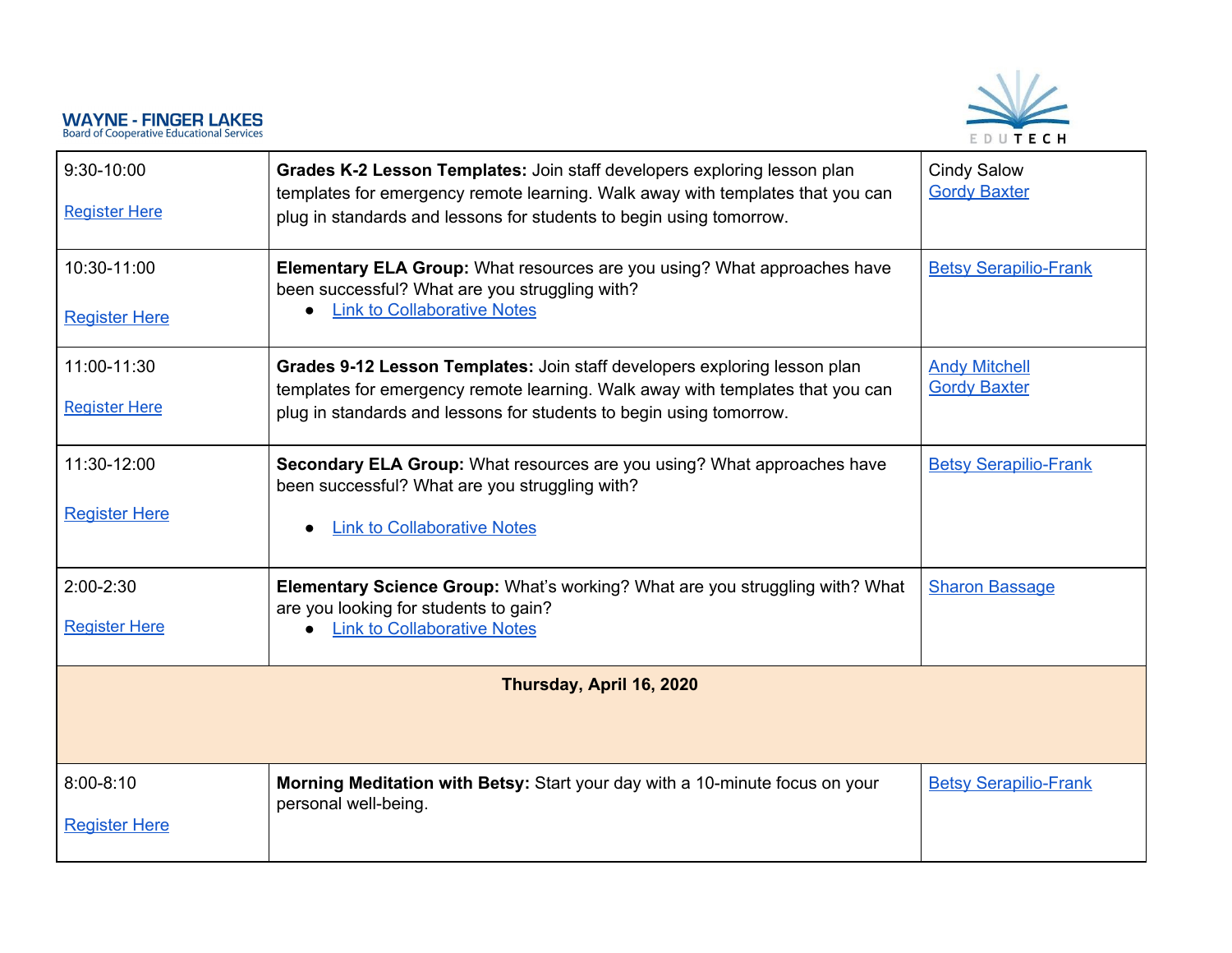

| $9:30-10:00$<br><b>Register Here</b>  | Secondary Math Games: How can we create engaging learning experiences from<br>a distance? Through math games! Come to this session to play, learn, and use<br>standards-aligned math resources compiled by Pam, Stefan, and Andy. You will<br>also receive a lesson planning template.                                                                                                                                                                                                                                                     | <b>Andy Mitchell</b><br>Pam McHenry<br>Stefan Kowalski |
|---------------------------------------|--------------------------------------------------------------------------------------------------------------------------------------------------------------------------------------------------------------------------------------------------------------------------------------------------------------------------------------------------------------------------------------------------------------------------------------------------------------------------------------------------------------------------------------------|--------------------------------------------------------|
| 10:30-11:00<br><b>Register Here</b>   | Elementary Social Studies Group: What resources are you using? What<br>approaches have been successful? What are you struggling with?<br><b>Link to Collaborative Notes</b><br>$\bullet$                                                                                                                                                                                                                                                                                                                                                   | <b>Betsy Serapilio-Frank</b>                           |
| 11:30-12:00<br><b>Register Here</b>   | Secondary Social Studies Group: What resources are you using? What<br>approaches have been successful? What are you struggling with?<br><b>Link to Collaborative Notes</b>                                                                                                                                                                                                                                                                                                                                                                 | <b>Betsy Serapilio-Frank</b>                           |
| $2:00 - 2:30$<br><b>Register Here</b> | Art and Music Teachers Group: What's working? What are you struggling with?<br>What are you looking for students to gain?<br><b>Link to Collaborative Notes</b><br>$\bullet$                                                                                                                                                                                                                                                                                                                                                               | <b>Jessica Sheridan</b>                                |
| $1:30-2:15$<br><b>Register Here</b>   | Deeper dive into the Community Circle: Practice with the virtual circle with a<br>focus on the talking piece and closing the circle. Two types of topics will be<br>demonstrated. One circle will address worries and mindful practice in the circle that<br>teachers can ground students in to learning or attending to a virtual classroom.<br>Secondly, school content will be the focus. A circle will be demonstrated to review<br>content at the end of a session. A quick trick to measure a student's understanding<br>of a topic. | Lisa Brockhuizen<br>Kristen Defeo                      |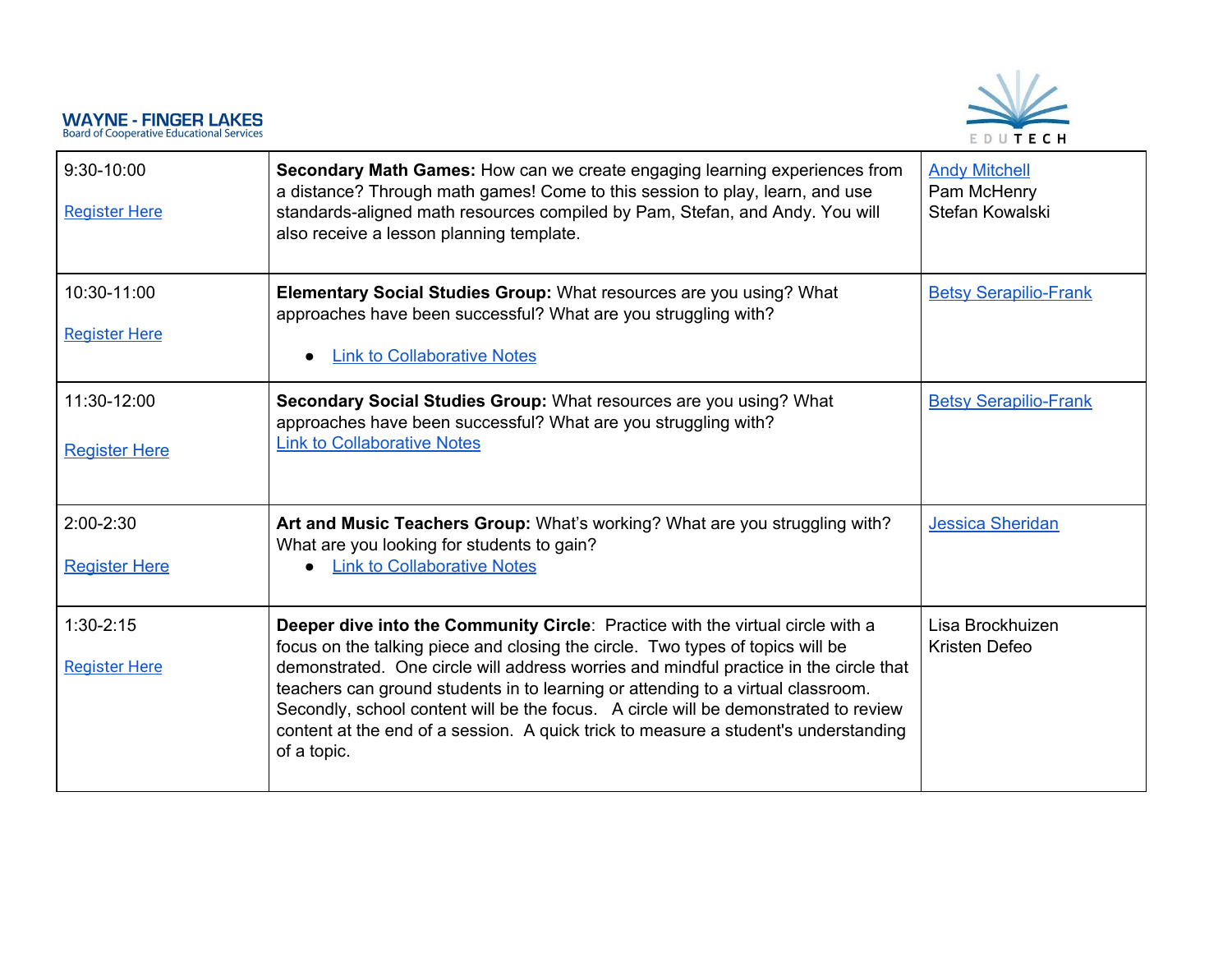<span id="page-6-1"></span><span id="page-6-0"></span>

| Friday, April 17, 2020                |                                                                                                      |                              |
|---------------------------------------|------------------------------------------------------------------------------------------------------|------------------------------|
| $8:00 - 8:10$<br><b>Register Here</b> | Morning Meditation with Betsy: Start your day with a 10-minute focus on your<br>personal well-being. | <b>Betsy Serapilio-Frank</b> |

| <b>Office Hours</b>                                                                                                                                                                 |
|-------------------------------------------------------------------------------------------------------------------------------------------------------------------------------------|
| The Wayne-Finger Lakes and Instructional EduTech Staff Development Team are here for you! Click on the staff developer below that you wish to<br>schedule a 30 minute meeting with. |
| Erika Asquino - Contact me if you have any questions about technology or literacy instruction.                                                                                      |
| Sharon Bassage - Contact me if you have any questions about Science.                                                                                                                |
| <b>Gordy Baxter: Contact me with any instructional technology needs.</b>                                                                                                            |
| Lisa Brockhuizen -Contact me with any questions about Community Circles, supporting students, SEL and resources related to counseling<br>services                                   |
| Mary Harvey - Contact me with any instructional technology needs.                                                                                                                   |
| Andy Mitchell - I'm available to help you with all of your math needs                                                                                                               |
| Betsy Serapilio-Frank: Contact me to discuss your literacy, ELA, Social Studies, or Mindfulness needs                                                                               |